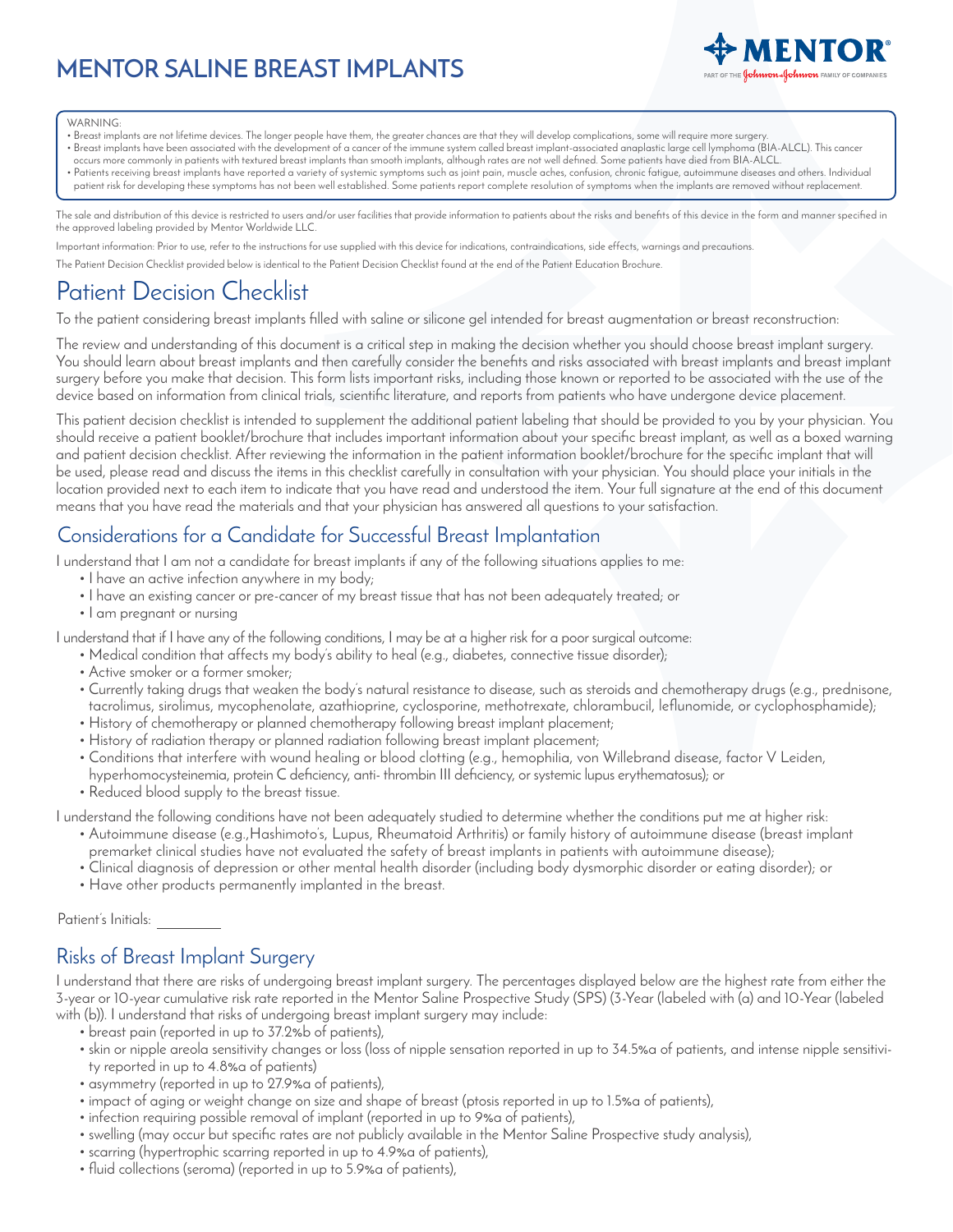- hematoma (reported in up to 1.5%a of patients),
- tissue death of breast skin or nipple (tissue/skin necrosis reported in up to 2%a of patients),
- inability to breast feed (may occur but specific rates are not publicly available in the Mentor Saline Prospective study analysis),
- complications of anesthesia (may occur but specific rates are not publicly available in the Mentor Saline Prospective study analysis),
- bleeding (may occur but specific rates are not publicly available in the Mentor Saline Prospective study analysis),
- chronic pain (may occur but specific rates are not publicly available in the Mentor Saline Prospective study analysis),
- damage to surrounding tissue, such as muscle, nerves, and blood vessels (may occur but specific rates are not publicly available in the Mentor Saline Prospective study analysis), and
- impact on imaging of breast tissue (may occur but specific rates are not publicly available in the Mentor Saline Prospective study analysis

My physician has discussed these risks and has provided me with the patient information booklet/brochure (including the boxed warning) with information on the types of risks that are possible and expected rates of occurrence.

My physician has discussed the potential use of other implanted products during my breast implant surgery. My physician has also discussed the risks and benefits of using these implanted products and their planned surgical approach.

Patient's Initials:

# Risks of Cancer - Breast Implant-Associated Anaplastic Large Cell Lymphoma (BIA-ALCL)

I understand that breast implants are associated with the development of a type of cancer of the immune system called Breast Implant-Associated Anaplastic Large Cell Lymphoma (BIA- ALCL). Information regarding the number of medical device reports of BIA-ALCL can be found on FDA's website (See "Medical Device Reports of Breast Implant-Associated Anaplastic Large Cell Lymphoma," available at https:// www. fda.gov/medical-devices/breast-implants/medical-device-reports-breast-implant- associated-anaplastic-large-cell-lymphoma.).

As of July 2019, literature reports various estimates for the incidence of BIA-ALCL. These estimated incidence rates have ranged from a high of 1 per 3,817 patients to a low estimate of 1 in 30,000 (Clemens et al, 2017; Loch-Wilkinson et al, 2017; De Boer et al, 2018).

I have received information regarding the overall incidence rates of BIA- ALCL and the rates as they pertain to my specific breast implant.

I understand that this cancer has been reported more frequently for textured breast implants, but that patients with smooth surfaced implants have also been diagnosed.

I understand that patients with breast implants have a risk of developing BIA-ALCL within the scar tissue and fluid surrounding the breast implant.

I understand that BIA-ALCL typically takes several years to develop after implantation, but cases have been reported as early as within one year. Typical symptoms to be aware of include: swelling, breast tightness, pain, lumps, or swelling of the breast months or years after I receive my implants.

I understand that treatment for BIA-ALCL involves an operation to remove the implants and the surrounding scar tissue capsule. Based on the stage of the cancer at diagnosis, some patients have required chemotherapy or radiation. While BIA-ALCL typically responds well to therapy, some patients have died from BIA-ALCL. Diagnosis and treatment may be at my own expense and is not always covered by insurance.

Patient's Initials:

#### Systemic Symptoms

I understand that some patients who have received breast implants have reported a variety of systemic symptoms including joint pain, fatigue, rash, memory loss, and "brain fog" that some patients have called breast implant illness. While the causes of these symptoms are unclear, some patients have reported relief of these symptoms with removal of their implants and surrounding scar tissue capsule, however not all patients may experience improvement in their symptoms. Researchers are working to better understand the possible link between breast implants and these symptoms.

I also understand that some patients with breast implants have reported health problems in their children after birth or breastfeeding. While a causal link between breast implants and these reported health problems in children has not been demonstrated, more research is needed. I understand that breast implants and breast surgery may interfere with my ability to successfully breastfeed.

Patient's Initials:

## Breast-Implant Specific Risks

I understand that a breast implant is NOT a lifetime device and the longer I have my implants, the more likely I am to experience a complication and the more likely I am to require a reoperation requiring the replacement or removal of my breast implant. As many as 20 percent of women who receive breast implants for augmentation have to have their implants removed within 8 to 10 years, but my implants may last for a shorter or longer time.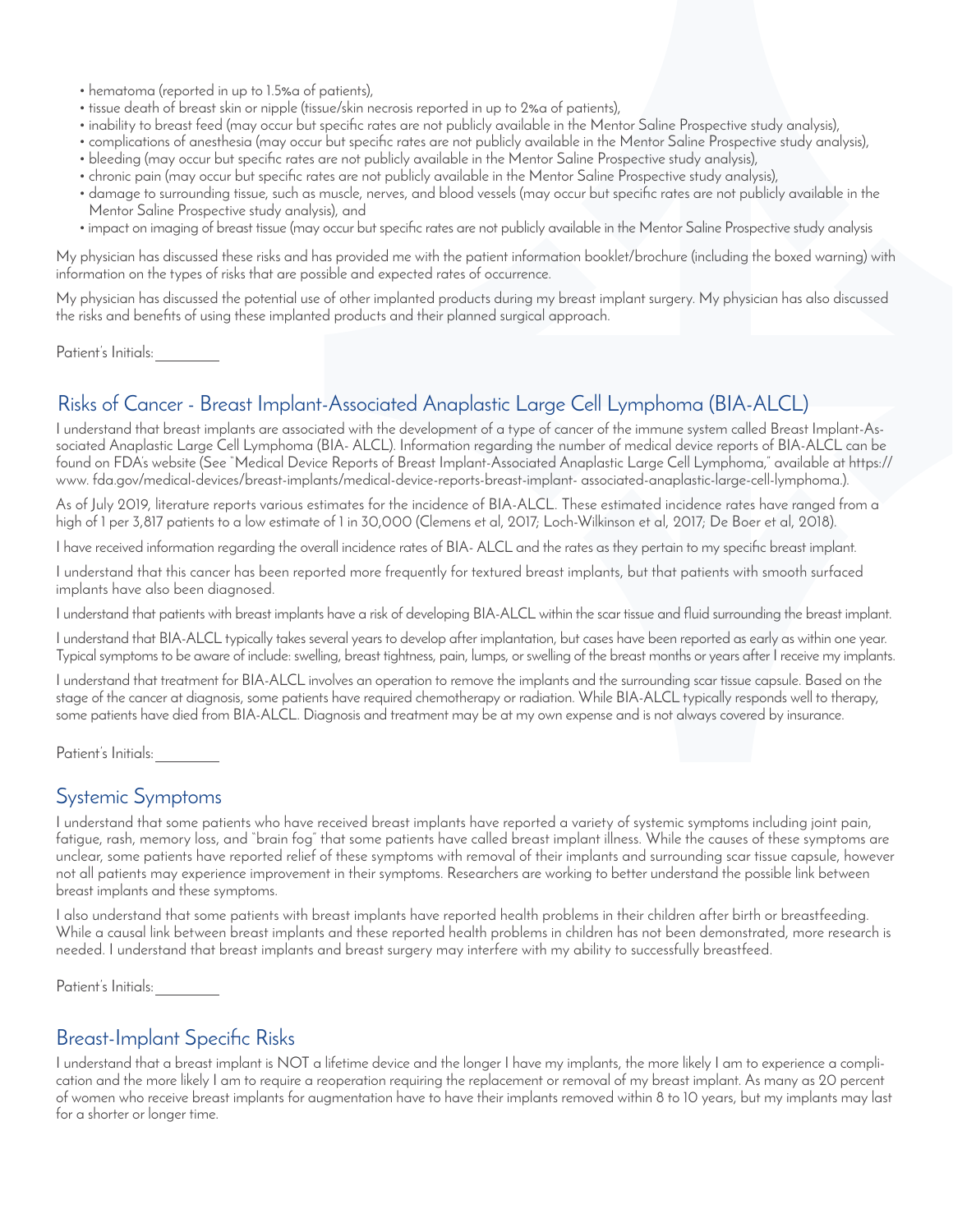I understand that my breast implant may rupture or leak at any time, and that the longer I have my implants, the more likely I am to experience a complication such as rupture. I understand that gel bleed (small quantities of chemicals diffusing from the implant shell) of silicone gel-filled implants may occur. I understand that if I have a saline-filled implant, my breast may deflate in appearance if there is a rupture or leakage of the saline.

I understand that if I have a silicone gel-filled breast implant, I or the physician may not be able to tell on physical exam whether my implant has ruptured or is leaking silicone gel. Because rupture or leakage of silicone gel-filled breast implants is difficult to detect, I understand that periodic imaging evaluation is recommended for screening of silicone gel-filled breast implant rupture. It is recommended that I have periodic imaging of my silicone gel-filled breast implants to screen for implant rupture regardless of whether my implants are for cosmetic augmentation or reconstruction. These recommendations do not replace other additional imaging that may be required depending on my medical history or circumstances (i.e., screening mammography for breast cancer).

Even if I have no symptoms, I should have regular imaging evaluations as described in the"Recommended Follow-Up"section below. These imaging evaluations may not detect all ruptures or leaks, be costly, and the expense may not be covered by my medical insurance.

I understand that silicone can migrate from my implant into nearby tissues (e.g., chest wall, lymph nodes under the arm) and organs (e.g., liver, lungs) where it may not be possible to remove.

I understand that all breast implants can interfere with mammography and breast exams, which could delay the diagnosis of breast cancer. Mammography can also cause the breast implant to rupture or leak. I should tell the mammography technician if I have breast implants.

The percentages displayed below are the highest rate from either the 3-year or 10-year cumulative risk rate reported in the Mentor Saline Prospective Study (SPS) (3-Year (labeled with (a) and 10-Year (labeled with (b)). I understand that the long-term risks of breast implants may include:

- painful or tightening of scar tissue (capsule) around my implant (capsular contracture) (capsular contracture III/IV reported in up to 59.4%b of patients),
- rupture or leaking of the implant (reported in up to 33.2%b of patients),
- wrinkling of the implant (reported in up to 20.8%a of patients),
- visibility of the implant edges (palpability of implants reported in up to 1.6%a of patients),
- shifting of the implant (implant malposition reported in up to 1.1%a of patients), or
- reoperation (reported in up to 56.0%b of patients).

I understand that I will receive a patient device card (i.e. Implant ID Card) after my surgery that has information on each of my specific implants. I understand that it is important for me to keep each card in case I or my physician need to know what kind of implant I have many years later.

I understand that all breast implants contain chemicals and heavy metals. I understand that most of these chemicals stay inside the shell of the implant, but small quantities have been found to diffuse (gel bleed) through the implant shell of silicone gel-filled implants, even if the implant is intact and not ruptured or leaking. A list of the components, chemicals, and heavy metals is available in the patient information booklet/brochure.

Patient's Initials:

#### Recommended Follow-up

For silicone-gel filled implants, even if I have no symptoms, I should have my first ultrasound or MRI at 5-6 years after my initial implant surgery and then every 2-3 years thereafter. If I have symptoms or uncertain ultrasound results for breast implant rupture at any time, an MRI is recommended.

I understand that I will need routine and regular follow-up with my physician as long as I have a breast implant for examination of my breast implant as well as to discuss any updates regarding breast implant issues.

National Breast Implant Registry (NBIR): I understand and have discussed with my physician that there is a National Breast Implant Registry where information regarding my health and breast implant information can be entered. The NBIR may help understand the long-term safety and performance of breast implants.

Patient Registry and Outcomes For breast Implants and anaplastic large cell Lymphoma (ALCL) etiology and Epidemiology (PROFILE): I understand and have discussed with my physician that there is a registry (PROFILE) where information is collected to better understand BIA- ALCL in patients with breast implants.

Patient's Initials:

## Questions for My Physician

I have had the opportunity to ask my physician questions about his or her experience, medical degree, specialty of training, and credentials. I understand that breast implants have associated procedural risks and should only be used by physicians who are appropriately trained.

Patient's Initials: